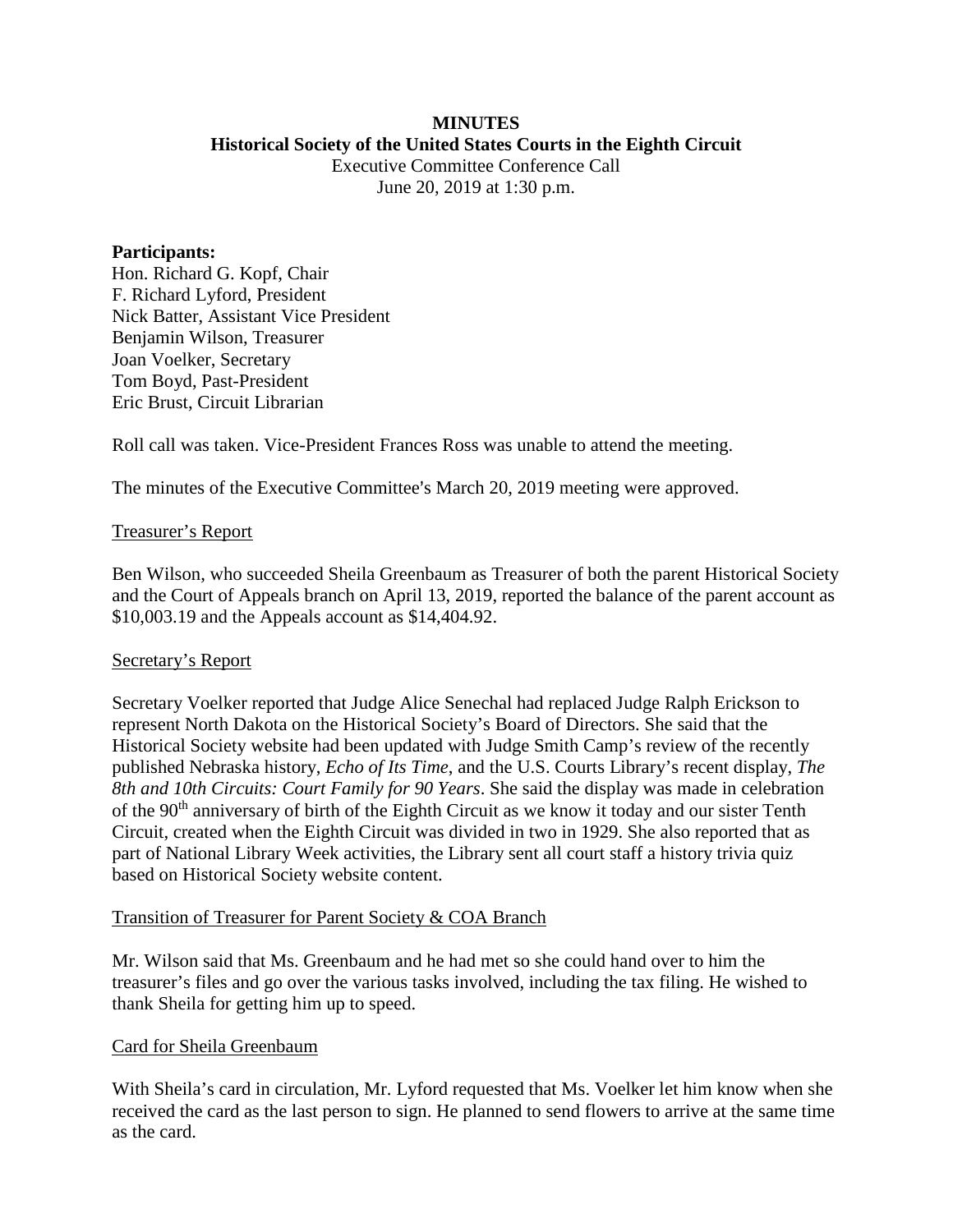## Accountant to Assist Treasurer

With the Board having approved Treasurer Wilson's authority to engage an accountant to assist the him in the filing of taxes for the parent Society and the individual branches, Mr. Wilson reported that he had contacted an accountant and planned to contact more firms to see what they charge. He said that he would pass on the information.

An inquiry was made as to the filing deadline for the Historical Society, and Ms. Voelker stated that it was November 15.

## Position of Chair

Mr. Boyd reported that he had spoken with an Eighth Circuit Judge about the prospect of succeeding Judge Kopf as Historical Society Chair. He said that the Judge was open to the idea but wanted to learn more about what the position entails. Judge Kopf offered to call the Judge to share this information. He described the position as one that facilitates meetings, opening the Board of Directors meetings and then turning the helm over to the President. Mr. Boyd chimed in, saying that Judge Kopf had been an excellent liaison between the Board and the Eighth Circuit federal judiciary.

### **Branch Regulations**

Assistant Vice President Nick Batter described this project as reviewing the existing branch regulations to analyze compliance with the Society's Articles of Incorporation and Bylaws, with the intent to reach out to the branches to update their regulations and in doing do, reconcile any discrepancies.

Prior to the meeting, Assistant Vice President Nick Batter had emailed the Executive Committee a chart summarizing his survey of the branch regulations. Mr. Batter noted during the meeting that he was missing the South Dakota regulations, and Ms. Voelker said that she would send them to him.

Based on his analysis, he suggested that rather than reaching out to the branches to individually reconcile conflicts found in their regulations, that the Society amend the Bylaws to be more in keeping with the branches' actual operation. The Executive Committee thought this was an elegant solution. Mr. Batter said that he would send out a list of the proposed amendments to the Bylaws so that they would be ready for consideration at the next Board meeting to be held in Omaha, in conjunction with the August 2020 Eighth Circuit Judicial Conference.

Mr. Batter and the rest of the Committee further discussed offering a model set of branch regulations to facilitate the branches' need to simplify and update their regulations.

Mr. Batter said that he would modify letters previously drafted to the branches to reflect this new approach.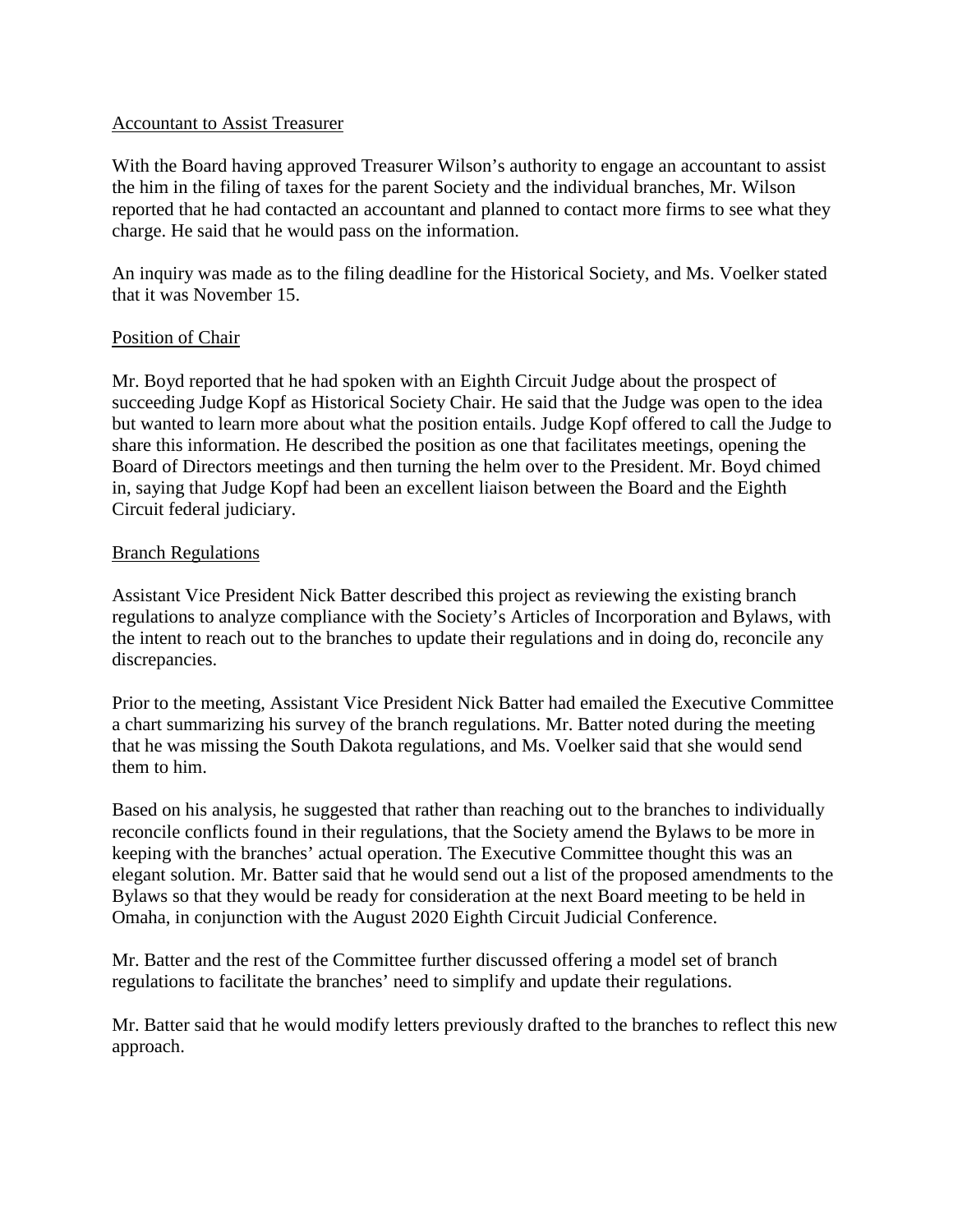# Circuit Oral Histories

The topic then turned to the project to carry out oral history interviews of the Eighth Circuit's court of appeals judges who have taken senior status or will reach the age of 70 by 2021.

## *Status Updates*

*Judge Michael J. Melloy (Cedar Rapids, Iowa) – Senior Status* Mr. Lyford said he had not been in contact with Judge Melloy since the last Executive Committee meeting when it was reported that the interview had been slated for summer 2019.

*Judge James B. Loken (Minneapolis, Minnesota) – Age over 70* Mr. Boyd said he had been in touch with Judge Loken but had no further updates on the scheduling of the interview.

# *Next Target Interviews*

*Judge Duane Benton (Kansas City, Missouri) – Turns 70 in 2020* Mr. Lyford had no further updates regarding Judge Benton's interview, which is planned for summer 2019.

*Judge Bobby Shepherd (El Dorado, Arkansas) – Turns 70 in 2021* In Frances Ross' absence, it was noted that Judge Susan Hickey had agreed to interview Judge Shepherd.

## Other Items

## *Nebraska History*

Judge Kopf mentioned that the recently published history of the District of Nebraska, *Echo of Its Time,* will be featured prominently at the 2020 Judicial Conference in Omaha. He said that Judge Smith Camp is working on the program and that the  $100<sup>th</sup>$  anniversary of the  $19<sup>th</sup>$  Amendment giving women the right to vote will be a centerpiece.

## *Broadcasting Historical Topics*

Circuit Librarian Eric Brust described a project that the U.S. Courts Library has worked on with the AO's Office of Public Affairs (OPA). OPA's video team is creating a video on Nebraska's Chief Standing Bear case, and the Library sent them a good deal of research. He said that the video team is going to Nebraska this summer to film some content and that he had encouraged them to contact Judge Smith Camp, who is very knowledgeable on the topic.

Mr. Brust suggested that Historical Society branches wanting to spread the word about their good work could convey historical topics to the OPA and to the Library. He said that the Library's June newsletter would feature Judge Heaney as a D-Day hero and offered the Library newsletter as a vehicle for broadcasting historical topics. Anyone wishing to share ideas may contact Eric Brust, 314-244-2660, [eric\\_bust@ca8.uscourts.gov.](mailto:eric_bust@ca8.uscourts.gov)